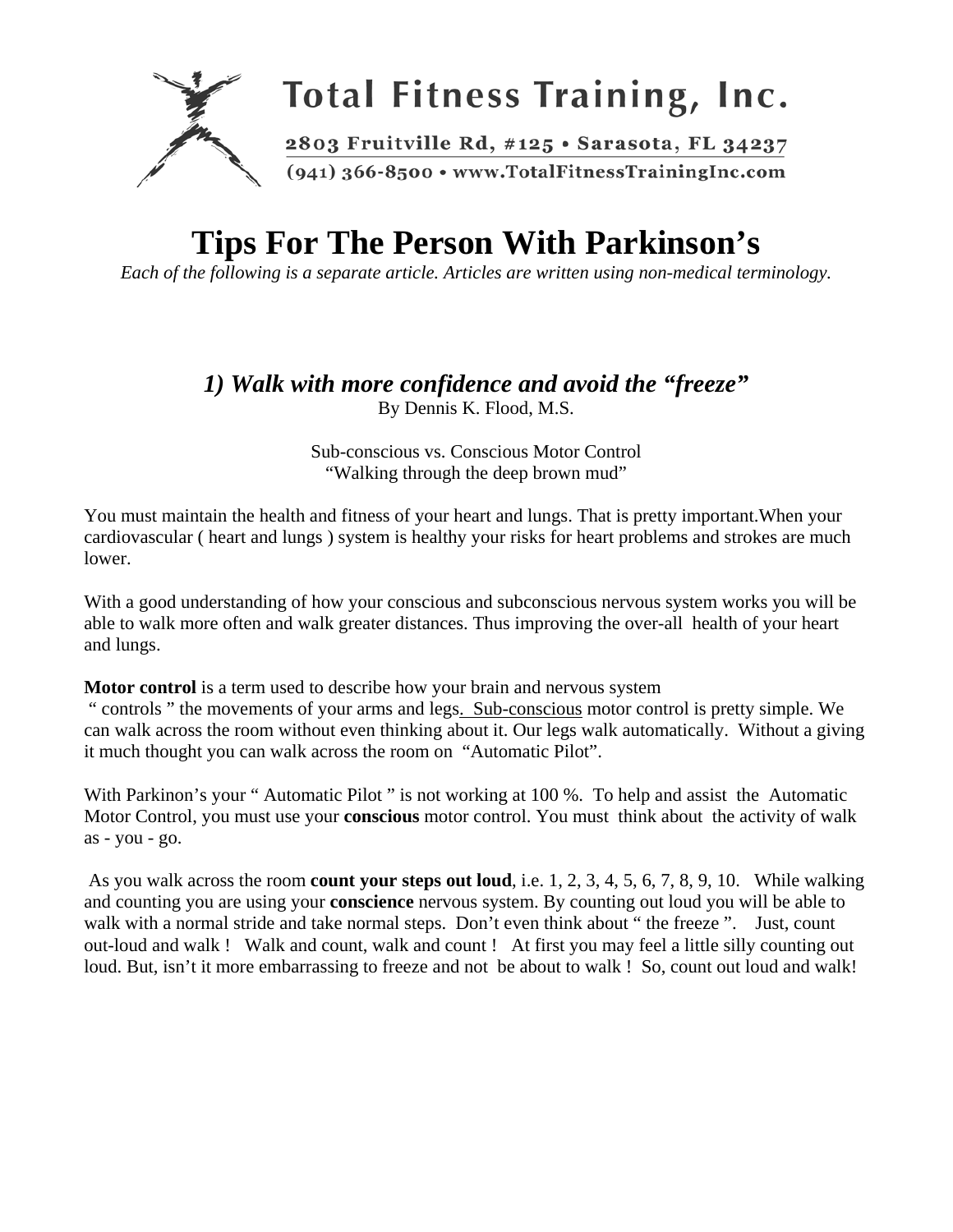**Total Fitness Training, Inc.** 

#### *2) Avoid being light headed when you stand up*  By Dennis K. Flood, M.S.

**Stomping the feet and moving the legs before standing** will prevent you from becoming light headed when standing up after sitting for long time.

Have you ever felt a little light headed upon standing up after sitting for a while? Your foggy head could lead to a fall, a bump on the head, broken wrists or worse.

Moving your legs (kicking) or stomping your feet gets your leg muscles pumping blood up hill towards your heart and brain. Move your legs for just 5 seconds before standing. It's pretty simple. Your head will be clear by the time you get to your feet.

Moving your legs also sends a signal to your brain that you are getting ready to get up and walk.

While sitting for more than 20 minutes, such as at the movies, at dinner, the theater, oxygenated blood pools in your legs and drains out of your brain. There is lots of good blood and oxygen in your feet, but you need that blood and oxygen in your brain, not down in your legs and feet.

The big muscles in your legs act just like big pumps. The legs muscles pump and force the good oxygenated blood up hill to your heart, lungs and brain where it is needed.

An interesting note: Every muscle in your body has the extra responsibility of pumping blood back towards the heart and brain. That's true. Every muscle in your body pumps blood back towards the heart.

Special note: When all of your muscles are strong and tones they all do a better job of pumping blood around the body and back to the heart and brain. Stronger leg, back, stomach and arm muscles less ankle swelling because the leg muscles pump the blood up hill and the other muscles in the body keep the blood flowing around and around.

Your home work: Keep your muscles strong and stomp your feet before standing up.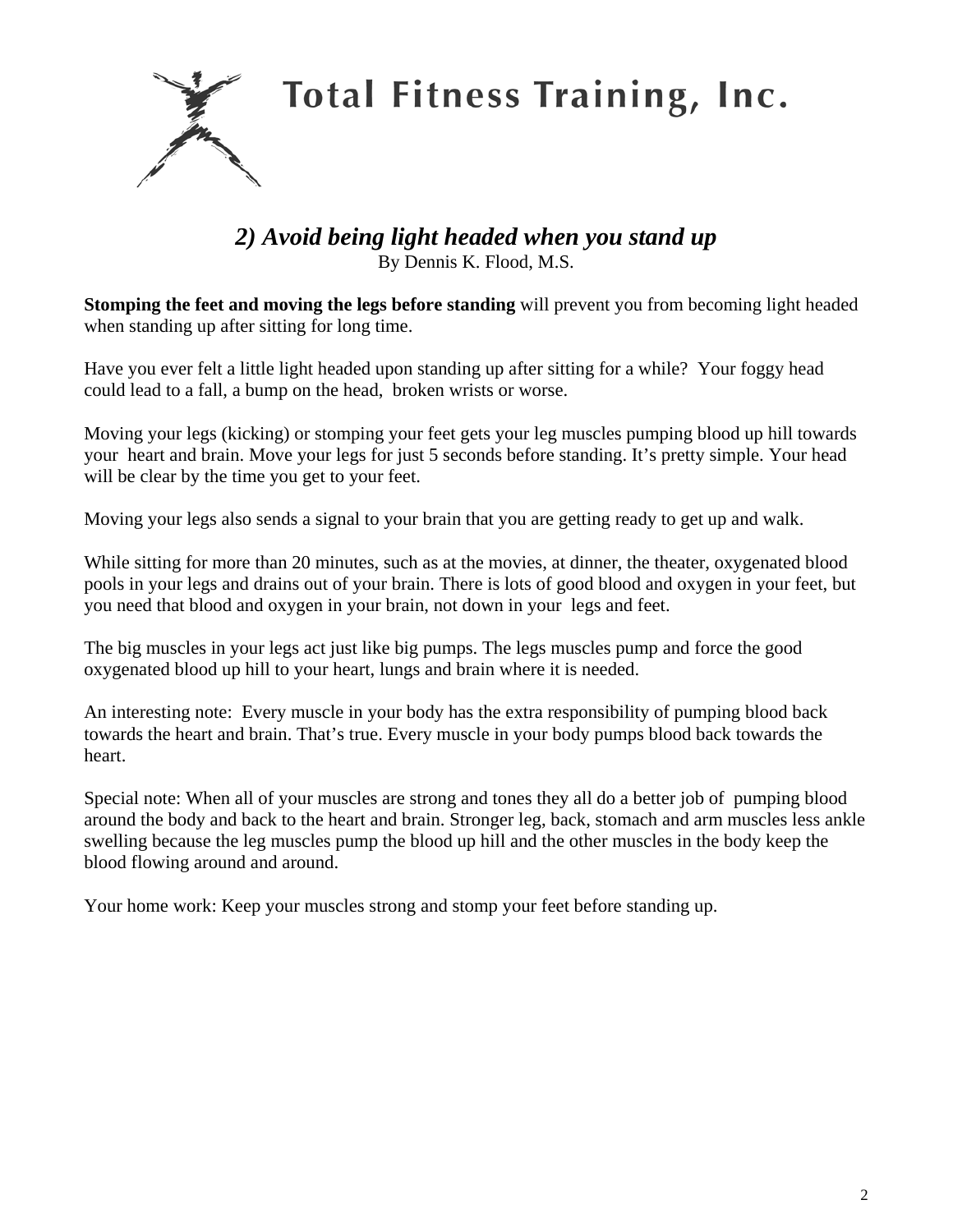

**Total Fitness Training, Inc.** 

## *3) Maintain Your Strength, Flexibility & Cardiovascular Endurance* by Dennis K. Flood, M.S.

Many who have Parkinson's feel because they have a disease they are not supposed to move. So they sit around the house all day and don't move. If you do have Parkinson's, do the opposite. Get moving!

By sitting and not walking or moving you lose the health and fitness of your heart and lungs and your brain. You also lose the flexibility of your legs, back, shoulder, and arms. In addition you lose muscle strength of all your muscles.

**You get weaker and weaker, not from the Parkinson's, but from not moving. We call this deconditioning.** So, walk and move and exercise as much as possible.

**A note for family and care-partners:** Keep your loved one moving. Encourage him or her to do as much self- care as possible. If he can put on his own shirt, encourage him. If he can cut up his own food, encourage him to. Small bites and small mouthfuls are best. Chew all food completely.

Keep active. Walking from room to room is a good start.

## *4) Prevent Drop-Foot & Keep The Calf Muscles Stretched Out & Flexible*  By Dennis K. Flood, M.S.

Poor ankle flexibility and poor ankle (shin) strength are major causes of poor posture, small shuffling steps, poor balance and falls. Falls are more likely, especially towards the backwards direction when ankle flexibility is poor.

*Shuffling:* Most of the time the shuffling steps are caused by stiff ankles and weak shin muscles, not the Parkinson's disease itself.

*Dorsiflexion* is the term used when the front of the foot can flex up. You can watch someone else walk. Their back foot dorsiflexes (toes pulls up) allowing them to take a long stride.

Solution: Stretch the calf muscles several times a day, holding each stretch for 1 to 2 minutes. Watch the clock and really hold the stretch for 60 seconds or longer.

You can exercise the shin muscles. You are able to walk with much more confidence and take a better and safer stride when your shin muscles are strong and can automatically lift the front of your foot while you are walking.

Perform the dorsiflexion exercise every day several times. Sit in a chair with your feet flat on the floor. Keep your heels on the floor and raise up the front part of your foot. Do this lift (dorsiflexion) 20 times. Rest and repeat 20 more times.